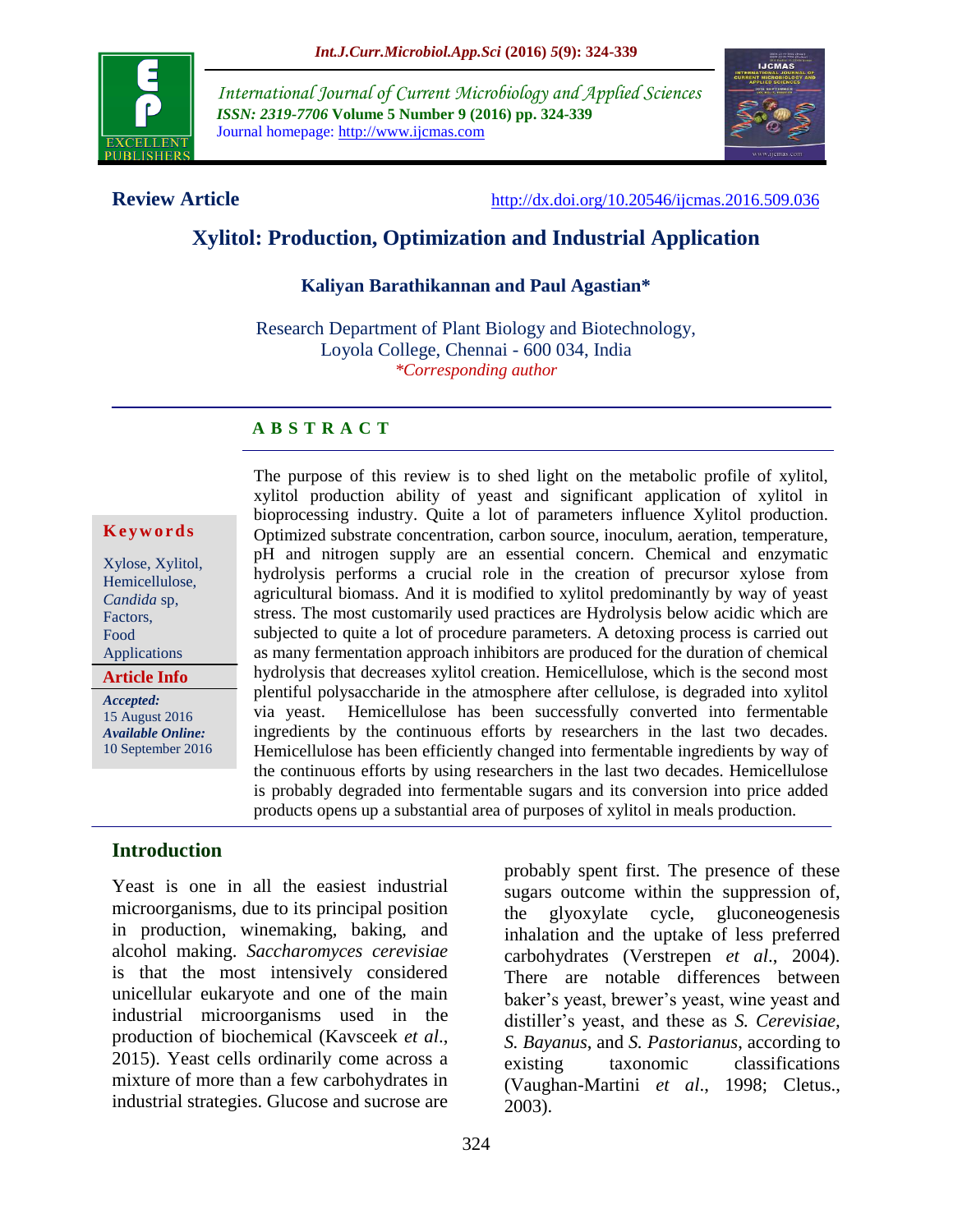The metabolic process of *S. cerevisiae* is explicit for the consumption of glucose, fructose and its disaccharide sucrose. Within the emerging interval of bioeconomy, nevertheless, microbial cell factories ought to successfully eat more plausible, affordable and normally accessible carbon sources, mainly lignocellulose (Hong *et al*., 2014; Liang *et al*., 2014). *S. Cerevisiae* can't instantly consume cellulose and for this reason, pretreatment is required to unleash the glucose. The second most plethoric monosaccharide in plant biomass is xylose, however, the amount of xylose metabolism in currently used laboratory and industrial yeast traces are too slow to be of use in a biotechnological method, especially for this reason of too low xylitol dehydrogenase (XDH) activity (Van *et al*., 1989; Richard *et al*., 1999).

Xylitol entails the help as a sweetener for diabetic patients. Creation study of xylitol is warranted as xylitol is a worth-brought product with an increasing market point of view. Industrial scale sustainable production of xylitol is with the aid of chemical discount of D-xylose in the incidence of a nickel substance at excessive temperatures. However, this is found to be a costly affair as the excessive temperature and strain requirements, huge separation and purification approaches make the process complex and sophisticated (Meinander *et al*., 1994). An additional direction for xylitol construction is microbial fermentation (Roberto *et al*., 1995). The fungi equivalent to *Pachysolen caninophiles*, *Candida guilliermondii*, *Candida paraphimosis*, and *Candida tropicalis* produced xylitol by common xylose-assimilating yeasts (Dahiya *et al*, 1991; Kim *et al*., 1998, Morimoto *et al*., 1986; Yahashi *et al*., 1996). The microbiological method converts xylose present as xylan in hemicellulose feedstock into xylitol (Nigam and Singh, 1995).

325

Corncobs, cottonseed, soybean stalks, popcorn shells, sugarcane bagasse (Horeckar, 1962) and birch wood are one of the crucial fundamental feedstocks used for xylitol creation (Jeffries., 1994). In yeast, Dxylose is diminished to xylitol by means of the enzyme xylose reductase in the presence of NADPH or NADH co-enzymes (Parajo *et al*., 1998). In some facultative microorganism, xylose reduction to xylitol would be possible with the help of decreasing equivalents even underneath oxygen-free stipulations with the aid of warding off the NAD/NADH redox method imbalance through an NADH-elegant reductase approach.

Its sweetness level is equal to that of sucrose, and it can substitute sucrose on a weight-to-weight basis. When dissolved in water, xylitol has low viscosity and negative heat effects, and it does not require insulin for metabolic regulation. Owing to these benefits, the use of xylitol in the food industry is growing fast. Moreover, engineered *S. cerevisiae* expressing the *XYL1* gene from *P. stipitis* was reportable to supply xylitol (Hallborn *et al*., 1991). There are two basic strategies for developing production host for a biotechnological process. In the first, a suitable host can be selected from a large number of species based on its performance regarding parameters such as product yield, productivity, and tolerance to the product or other environmental stressors (e.g. pH, temperature, saline). In many cases, targeted optimization of such a host is not possible because the tools for genetic analysis and engineering in that species are not available, leaving only evolutionary optimization or random mutagenesis to produce optimized strains. The second potential strategy is to begin with a widely known species appreciate *S. cerevisiae* and optimize it for product and vital bioprocess conditions. A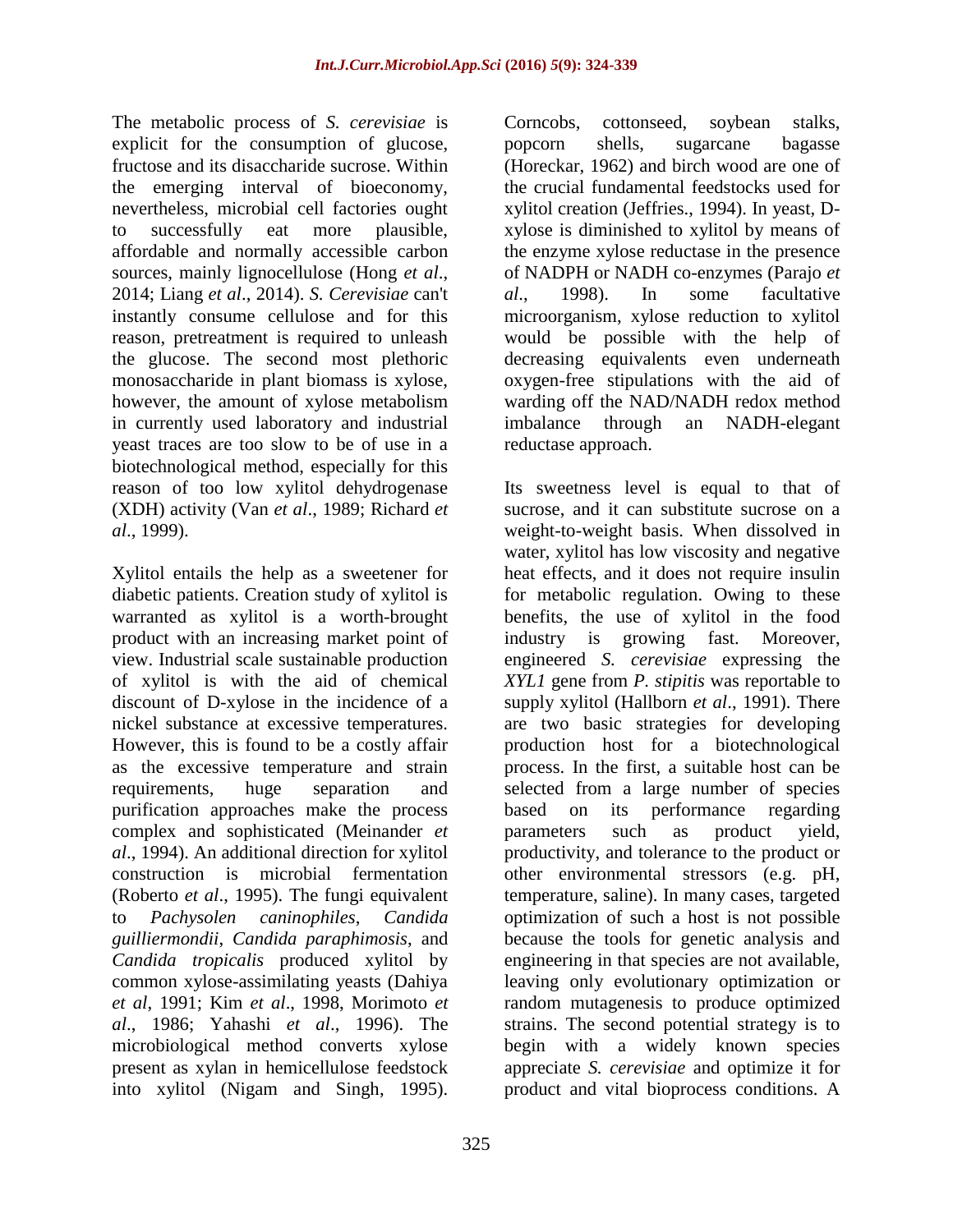few examples of this approach exist, however species-specific traits usually hinder the event of hosts with high productivity and yields on the brink of theoretical limits. However, *S. Cerevisiae* is that the host of substitute in a few instances, when you consider that of the colossal array of tools for genetic engineering and to the enormous varies of expertise related to all options of yeast biology (Kavsceek *et al*., 2015).

#### **Chemical profile of xylitol**

Xylitol could be a without additives sugar alcohol of the five carbon type, i.e. the xylitol molecule consists of five carbon atoms and five hydroxyl groups (Chen *et al*., 2010). But, then how can this be considered as sugar? The legitimacy for including polyols in the sugar field results from its biochemical relationships; polyols are formed from sugars and can be converted to sugars (i.e. aldoses and ketoses) (Mäkinen, 1989). Some chemical library outlines sugars as crystalline, sweet carbohydrates, so sugar alcohols too fall during this class (Figure 1).

#### **Metabolic features of xylitol**

It is mandatory to briefly understand the metabolism of carbohydrate in human body for the better understanding of the oral safely of the xylitol. Xylitol is a natural intermediary product which quite often occurs in the glucose metabolism of human and other animals, and also within the metabolism of several plants and microorganisms. In human, the normal blood xylitol level ranges between 0.03 and 0.06 mg per 100 ml. As an outcome of the benefit with that it is regenerate within the metabolism, xylitol accommodates a low regular-state attention in human blood (Gupta *et al*., 2012; Syal and Vohra, 2013).

The rate of excretion of xylitol in the urine is approximately 0.3 mg per hour; there is no major difference between healthy and diabetic subjects in this sense (Mäkinen, 1978).

A major part of liver glycogen is supplied by xylitol or primarily D-glucose. Xylitol is oxidized to carbon dioxide and water by the normal, physiologic path of carbohydrate breakdown (Weissman, 1999). In liver takes place the 85% of the xylitol turnover in the body and about 10% is metabolized extra hepatically in the kidneys, and the small amount is used up by blood cells, the adrenal cortex, lung, testes, brain, fat tissue, etc. The difference between endogenous ("natural") xylitol and that which is supplied from outside should be mentioned: once a xylitol-containing diet is consumed, endogenous xylitol is that the physical intermediate product from D-xylulose and L-xylulose (these area unit the keto-sugars appreciate xylitol) (Mäkinen, 1978). This reaction takes place in the mitochondria catalyzed by enzymes which are specific for xylitol. On the other hand, exogenous (ingested) xylitol is slowly absorbed, and eventually enters the portal circulation and the liver where it is dehydrogenated in the cytoplasm of the liver cells by the nonspecific polyol dehydrogenase enzyme which can also act on sorbitol. This enzyme plays a key role in xylitol metabolism and largely determines the metabolic rate of xylitol. Once xylitol is given for a number of days, AN adaptation takes place: the enzyme's levels area unit increased in order that the metabolic capability of a topic, UN agency is conversant in xylitol, is considerably increased.

The factors that contribute to the success of yeasts as probiotics are their robust size, diversity in morphology (budding, pseudomycelial), nutritional flexibility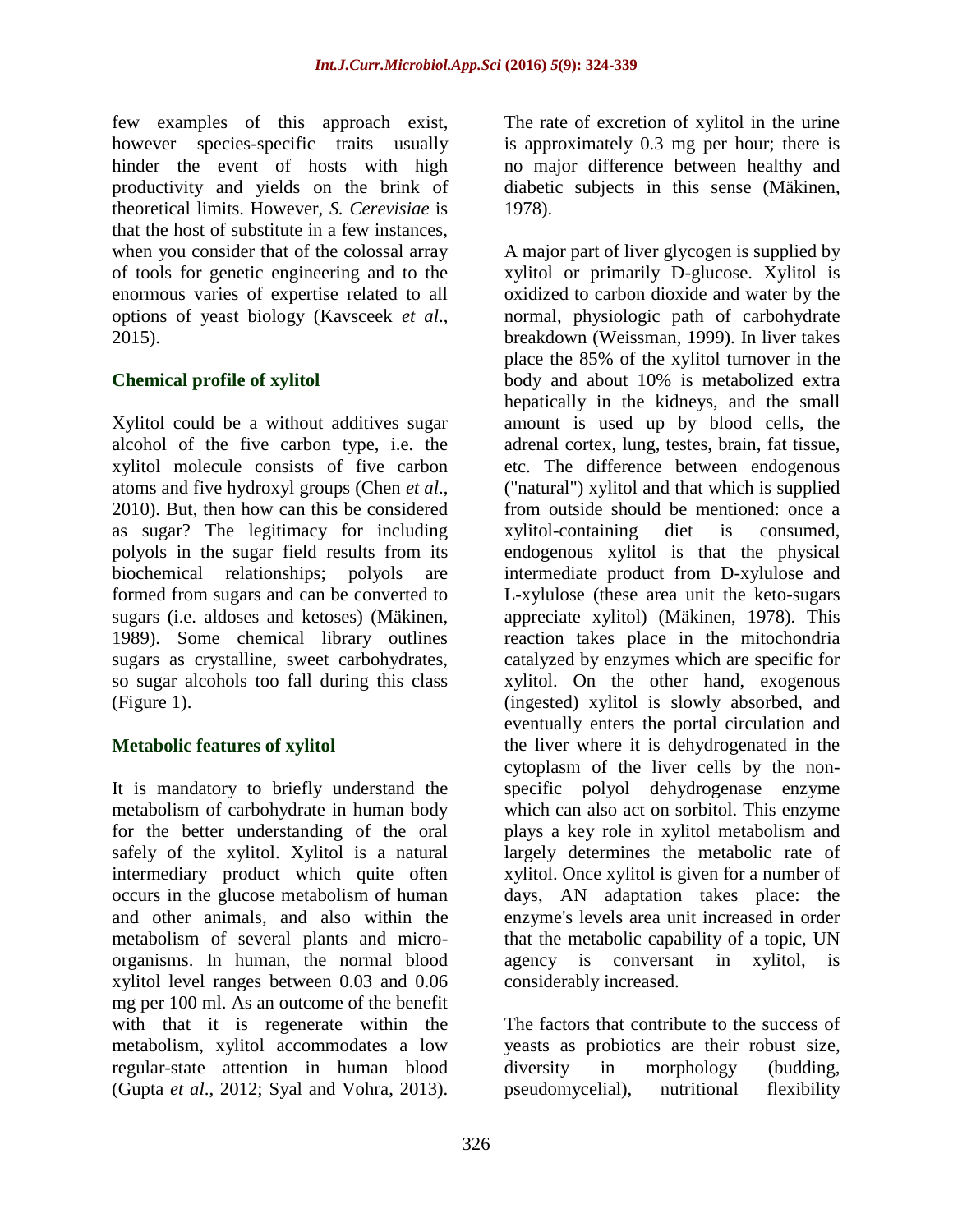(ability in utilizing a broad range of nitrogen, carbon, and phosphorous sources), ability to have stress tolerance (to low pH/oxygen/water activity, high osmotic pressure), enzyme secreting potency (secrete a broad range of enzymes such as lipase, peptidase, amylase, invertase, phytase, etc.) (Syal and Vohra, 2013), antioxidative / antitumor/ antimicrobial activity (effective against a wide range of pathogens), and ability to produce several other useful metabolites (Fredlund *et al*., 2002).

## **Factors affecting production of Xylitol**

There are a few explanations which might be in play in xylitol production in yeasts. There are carbon source, substrate concentration, aeration, inoculum, temperature, pH and nitrogen source.

## **Xylose Concentration**

One of the crucial parameters that impact substrate concentration (D-Xylose) is the yeast growth and the fermentation process. The initial concentration of xylose can affect the xylitol production. Taking this model, in the case of microorganisms that can grow in high osmotic pressure conditions or in the presence of elevated glucose concentrations, a high initial xylose concentration could presumably lead to a higher quantity of xylitol. As the initial concentration of xylose increases, oxygen level increases and thus avoiding the inhibition of the microbial growth. Ghindea *et al*., (2010) showed that a significant cellular growth takes place in *C. tropicalis* at the beginning of the fermentation process, and the xylitol production found to be improving considerably.

#### **Effect of Yeast Level**

Yeast extract is a key nutrient affecting the production of xylitol. Winkelhausen and Kuzmanova (1996) stated that xylitol production rate increased when the medium contained 20 g/L yeast extract inoculated with *C. tropicalis* DSM 7524, while found xylitol production was inhibited at higher concentrations of yeast extract  $(>15 \text{ g/L}).$ Barbosa *et al*., (1988) found higher xylitol production at low yeast extract value but declined when the medium contained 5 g/L yeast extract.

## **Effect of Carbon Source**

When D-glucose is used as substrate in low concentration it leads to a growth in *C. tropicalis* and the production efficiency of xylitol. This effect can be explained by the fact that the D-glucose is used in cell growth, D-xylose being consumed only afterwards. The influence of carbon source also proved to be specific to certain species, since results varied in other cases, such as *C. guilliermondii* (Gurpilhares *et al*., 2008).

#### **Effect of Aeration**

Aeration is a key parameter for xylitol producing yeasts and determines whether Dxylose will be fermented or respired. It is found to be an effective process to determine the oxygen flux that will enable balanced utilization of carbon, both for growth and xylitol production. Prakasham *et al.,* (2009), reported xylitol production by yeasts is associated with microaerobic conditions. Several authors have reported effect of aeration and agitation rate on yeast growth and xylitol production (Branco *et al*., 2007, Sreenivas Rao *et al*., 2004, Walther *et al*., 2001). But, Roseiro *et al*., (1991) reported a combinatorial effect of substrate concentration and aeration rate on xylitol production in yeasts.

#### **Effect of Temperature**

The suitable temperature for xylitol production by *C. tropicalis* is 30◦C. The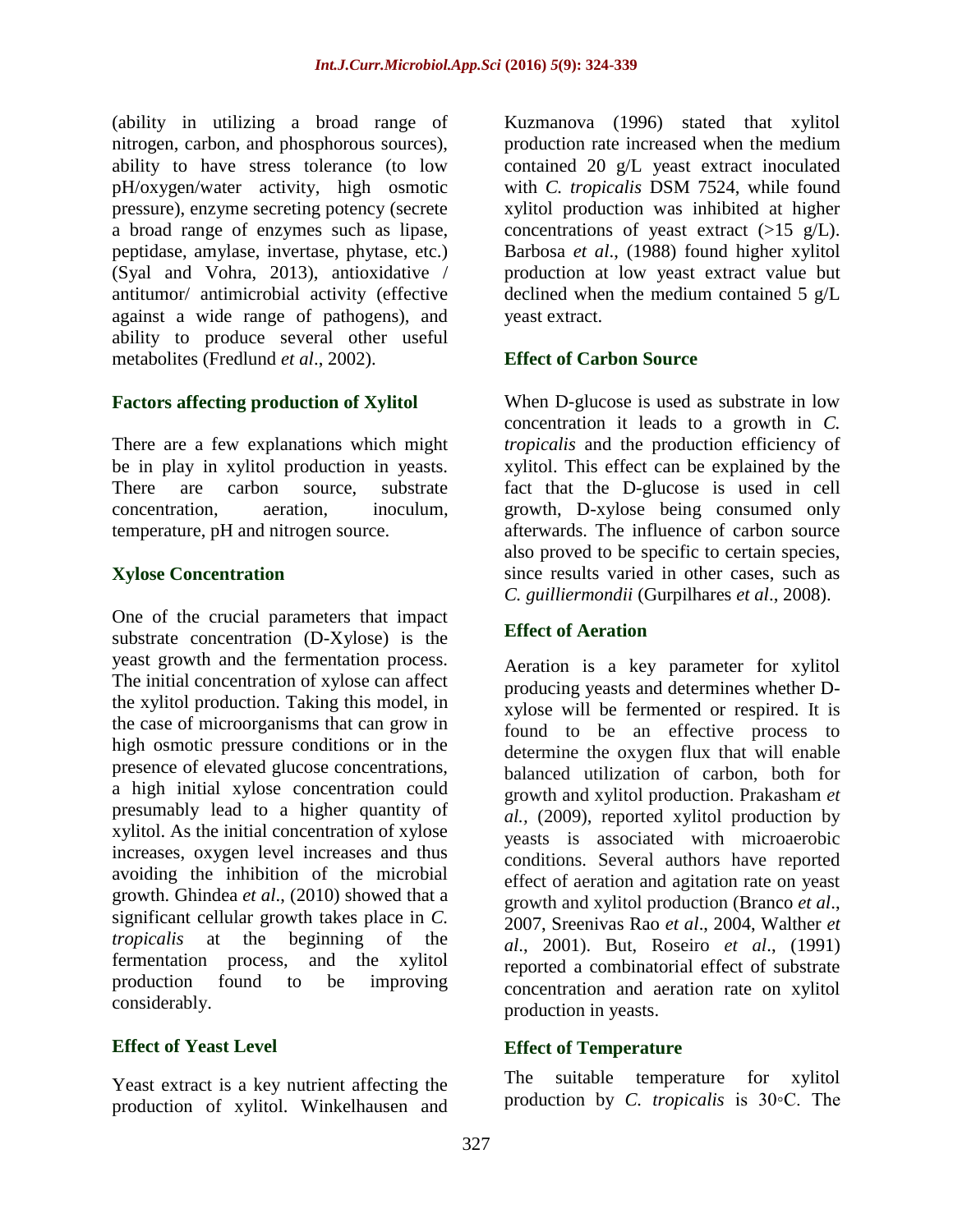xylitol production may be a temperature freelance method, if the yeast is genteel at a temperature between thirty and 37◦C and it's found that the yield decreases dramatically higher than temperature (Silva *et al*., 1994; Ghindea *et al*., 2010). Sreenivas *et al*., (2006) discovered that a variation of the 3◦C affects (27%) the assembly of xylitol Iraqi National Congress. However, the conversion to xylitol by *Candida* sp B-22 has been discovered constant over the temperature vary of 35–40◦C whereas at 45◦C and better, the xylitol yield declined greatly (Cao *et al*., 1994). This could ensue to the reduction within the activities of NADPH and NADH dependent sugar enzyme (Slininger *et al*., 1987).

# **Effect of pH**

The ideal pH for *D. hansenii* is 5.5, though for *C. parapsilosis, C. guilliemondii* and *C. boidinii* the ranges are 4.5-5, 6.0, and 7.0 respectively. It has been observed that inhibition of microbial growth is due to undissociated form of acetate (Fond *et al*., 1985). However, when pH is increased, the undissociated form of acetic acid may be decreased. The optimum pH for xylitol production in *Candida* species is 4.5–7 (Ghindea *et al*., 2010). According to the observation of Cheng *et al.,* (2009) when the pH increases from 4.5 to 6.0 it leads to dramatic increase in xylitol and productivity.

However, the highest production of xylitol is found at pH 6.0. The finding of El-Batal and Khalaf (2004) shows that there is low xylitol production at pH 3.0, compared to pH 6.0 (Pfeifer *et al*., 1996) and Rodrigues *et al.,* (1998) have observed that when pH is reduced in the medium, the toxic effect of acetic acid is increased because of the entry of acid into the cell in its undissociated form.

#### **Nitrogen Sources and its effects**

Type and concentration of nitrogen source in the medium play a key role in influencing the xylitol production by microorganism. Lachke *et al.*, (1992) found that xylose consumption enhanced when media were supplemented with an organic nitrogen source. These organic nitrogen sources are found to be yeast extract and the urea by the yeasts for the production of xylitol (Tesfaw and Assefa 2014). Lu *et al*., (1995) reported the effect of glycine, asparagine, urea, yeast extract,  $(NH_4)_2SO_4$ ,  $NH_4NO_3$ ,  $NaNO_3$ ,  $NH<sub>4</sub>Cl$ , and  $NH<sub>4</sub>H<sub>2</sub>PO<sub>4</sub>$  as nitrogen sources for the production of xylitol by utilizing mutant *Candida* sp. L-102. A maximum (100 g/L) xylitol production was achieved by supplementing the medium with 114 g/Lxylose and incorporating 3 g/L urea.

## **Xylitol production using Hemicellulose from Agricultural Waste**

A few drawbacks associated with the chemical production of xylitol process are alteration proficiency, environment effect and energy input parameters; The new research has brought out alternative raw ingredients and production processes. Xylooligosaccharides and hemicellulose are the most common polysaccharides available in nature containing of heterogeneous polymers of hexoses (glucose, mannose and galactose) and pentose's like xylose and arabinose (Saha, 2003; Kuhad, 1993). In performance to commensurate with explain this data they sire be hydrolyzed into artless monomeric sugars either by chemical or enzymatic approaches for fermentation using microorganisms. Several studies on hydrolysis of xylose-rich hemi cellulosic materials have been performed for utilization as substrates for biotechnological xylitol production. A variety of plant biomass materials were evaluated as source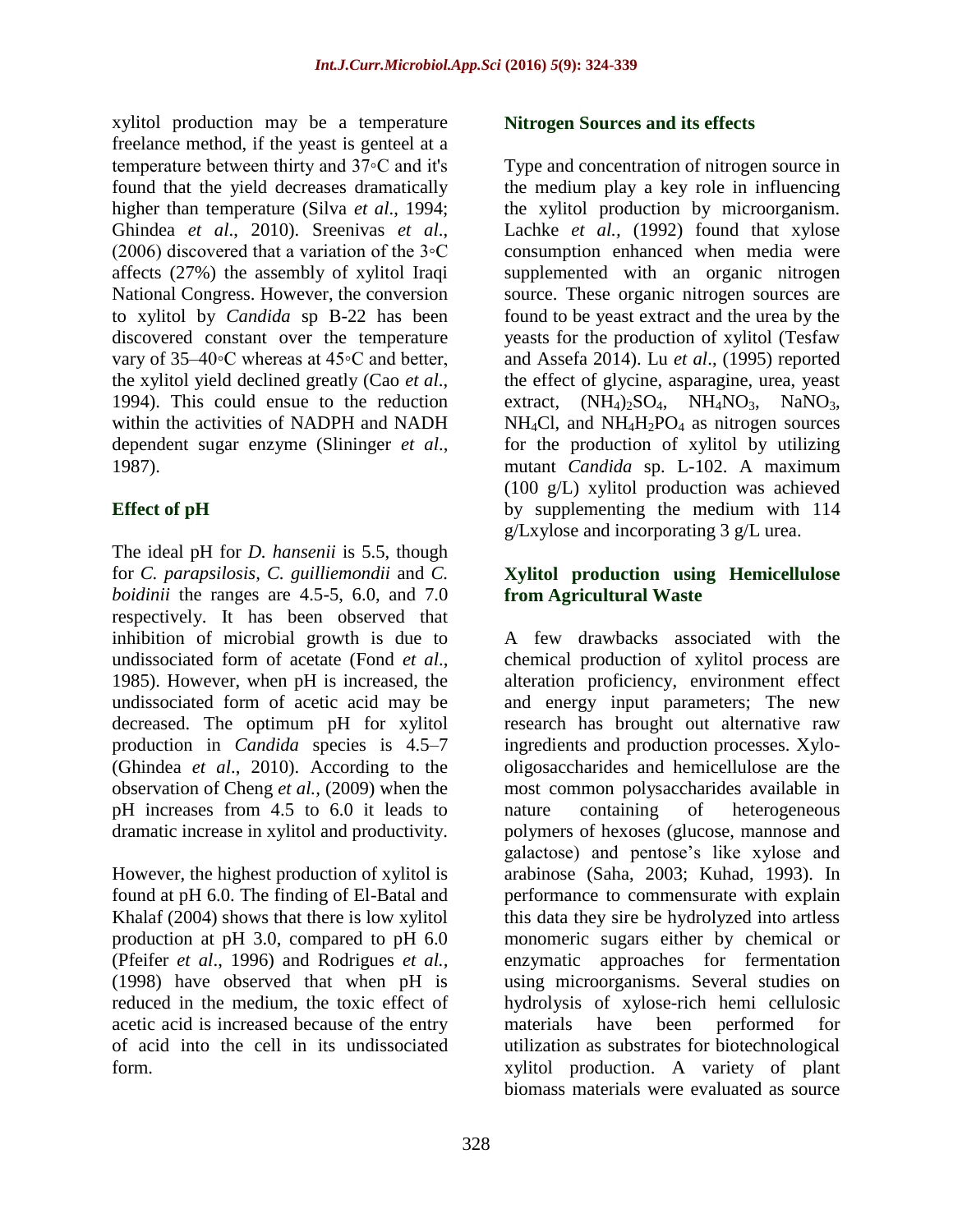of raw materials such as corn cobs (Sreenivas-Rao *et al*., 2006), sugar cane bagasse (Carvalho *et al*., 2005), eucalyptus (Villarreal *et al*., 2016), and brewery's spent grain (Mussatto and Roberto 2004), olive tree pruning (Romero *et al*., 2007), soybean hull (Santos *et al*., 1995), palm oil empty fruit bunch fiber (Rahman *et al*., 2007), and rice straw (Lu *et al*., 1995). The utilization of these depends on the degradation of those polymeric substances to simple sugars, with hemicelluloses as predominant polysaccharide in the overall conversion method (Figure 2).

In turn chemical hydrolysis becomes a simple and rapid method for hemicellulosic material. The treatment circumstances vary with agro-industrial material and with respect to chemical agent type and concentration, incubation temperature and time (Sun *et al*., 2002). The agricultural residues or hardwoods are used as raw materials; xylose is the most plentiful sugar in hydrolysates in addition to small fractions of other sugars. Integral or enzymatic hydrolysis has been proven as an in rotation hydrolysis method. This method offers the advantage of low chemical and energy use, but solely depends on enzyme accessibility to the diverse biomass structure. During the process of enzymatic hydrolysis, the enzymatic hydrolysis rate of lignocellusosic biomass dependents on catalytic properties of enzymes, their loading concentrations, the hydrolysis period, reaction parameters employed biomass type, pretreatment method employed and compounds produced during pretreatment process (Zhu *et al*., 2008). Reduction of hemicellulosic crystallinity improves the enzymatic hydrolysis rate and time in addition to the enzyme loading. Lignin is identified as a major limiting factor among all biomass components to enzyme attack on cellulose indicating the significance of reducing the

structural integrity caused by lignin before hydrolysis. Enzymatic hydrolysis results in high yields in bioconversion of sugars from pretreated photosynthetic biomass. However, the cost of enzymes is a major aspect and needs to be counted. Another alternative is the use of hemicellulosic hydrolytic enzyme blend; but, identification and optimization process of the specific enzyme blend for each material is required.

Traditional pathway engineering tactics have enabled figuring out xylose and arabinose catabolism in yeast, however for the excessive yield continued optimization of those strains are needed along with novel metabolic engineering tools and strategies (Young *et al*., 2010). Specifically, novel methodologies should target and exploit additional cellular mechanisms influencing metabolic pathways, such as molecular transport, catabolite sensing and cellular tolerances.

The production of xylitol via the chemical procedure is pricey because of complex separation and purification steps. On the other hand, the fermentation process on an industrial scale is not feasible due to reduced productivity. As a result, it is most important to explore alternative ways for the amazing production of xylitol utilizing XR enzyme. The enzymatic technique probably able to overcome the disadvantages of the chemical approach that is largely being used at present and also the fermentation process that is under investigation (Figure 3).

# **Current research in xylitol**

Certain fruits and vegetables such as raspberry, strawberry and yellow plum constitute xylitol. At present, the extraction process from such sources is not costeffective, due to the presence of relatively low xylitol content, based on dry weight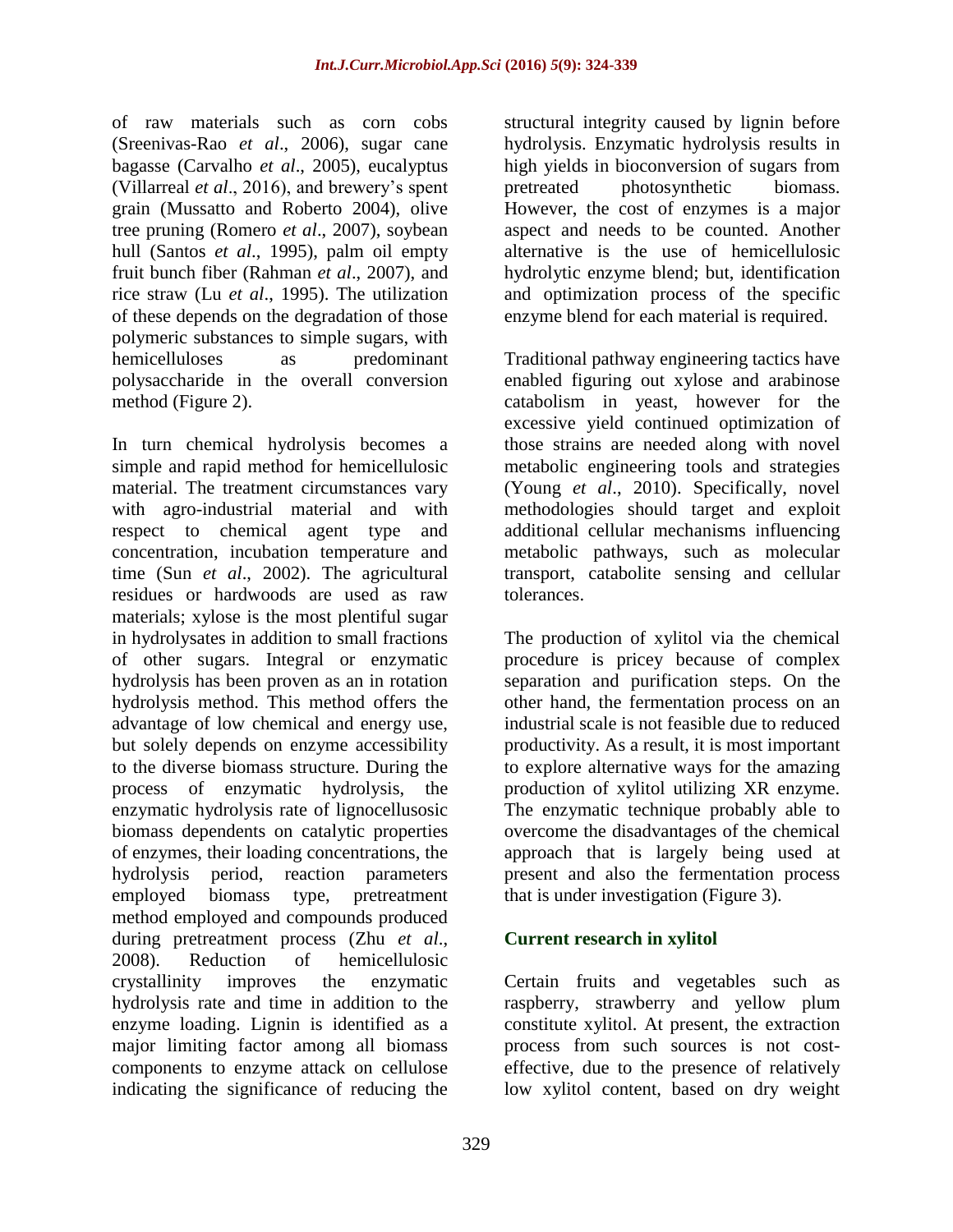basis (Grembecka *et al*., 2014). Hence, xylitol is widely produced through a chemical process at industrial scale, which is based upon catalytic xylose dehydrogenation. The process is not only costly and energy intensive, but also environmental risky due to the use of a toxic catalyst and high-pressure hydrogen gas (Prakasham *et al*., 2009). These disadvantages tend to seek another production process (Park *et al*., 2014). Xylitol production from microorganisms have been considered a sustainable process for numerous industrial applications because, the process can be conducted under mild controlled conditions. In microbes, yeast is the proficiency xylitol hack, utilizing xylose as sole substrates. In particular, yeast strains such as *C. boidinii, C. guillermondii, C. parapsilosis,* and *C. tropicalis* have been extensively exploited for xylitol production (Mohamad *et al*., 2015).

Because of the quality demand from the pharmaceutical and food industries, few culture conditions such as temperature, pH, and oxygen transfer rate have been optimized (Feffries and Jin, 2004; Sampaio *et al*., 2008; Silva *et al*., 2006). Despite the tremendous information available on the effect of these parameters on xylitol production by *Candida* sp. (Horitsu *et al*., 1992; Li *et al*., 2015; Misra *et al*., 2011), *C. tropicalis* is particularly used for various industrial applications (Silva *et al*., 1994; Rehman *et al*., 2013). Although many microorganisms are capable of natively utilizing xylose, the baker's yeast (*Saccharomyces cerevisiae*) is the main as a result of the genetic tractability, wide industrial applications and ethanol construction ability.

Plant biomass such as corn (Sreenivas-Rao *et al*., 2006), sugarcane bagasse (Carvalho *et*  *al*., 2015; Sreenivas-Rao *et al*., 2006; Branco *et al*., 2007), eucalyptus (Villarreal *et al*., 2006), spent brewing grain (Mussatto *et al*., 2004), palm oil empty fruit bunch fiber (Romero *et al*., 2007), rice straw (Liaw *et al*., 2008), banana peel (Ahmad., 2010), mungbean hull, peanut hull, oat hull (Mushtaq *et al*., 2010), and coffee husks (Arrizon *et al*., 2012) are used as a source of raw materials due to its great significance for sustainable development in contrast to renewable nonorganic materials (Van Wyck., 2001; Granstrom *et al*., 2001; Granstrom *et al*., 2002; Prakasham *et al*., 2009) nature and chemicals used (Iranmahboob *et al*., 2002). Chemical hydrolysis treatment method is a simple and rapid but vary with treatment conditions (Sun and Cheng, 2002). Different mineral acids such as sulfuric acid, nitric acid, hydrochloric acid (Herrera *et al*., 2004), and phosphoric acid are used to high temperature and pressure for acid hydrolysis treatment. Pretreatment with dilute acid at high temperature fractionates into xylose, arabinose, and other sugars, which are water soluble (Bungay, 1992). The hydrolysate also comprises of cellulose and lignin. The lignin can be separated with solvents such as formic acid or ethanol. The chemical process is laborious, and cost- and energyintensive. These biotechnological processes are highly attractive alternatives that are able to produce a high-quality and cost-effective product. Enzymatic hydrolysis is another alternative hydrolysis protocol with low chemical and energy use and depends upon catalytic properties of enzymes, loadings concentrations, and the hydrolysis period, type of biomass, method of pretreatment and reaction parameters (Zhu *et al*, 2008). Recombinant *Saccharomyces cerevisiae*  harboring the XR gene encoding xylose reductase from *Pichia stipites* was also reported to convert xylose into xylitol using glucose as co-substrate (Hallborn *et al*.,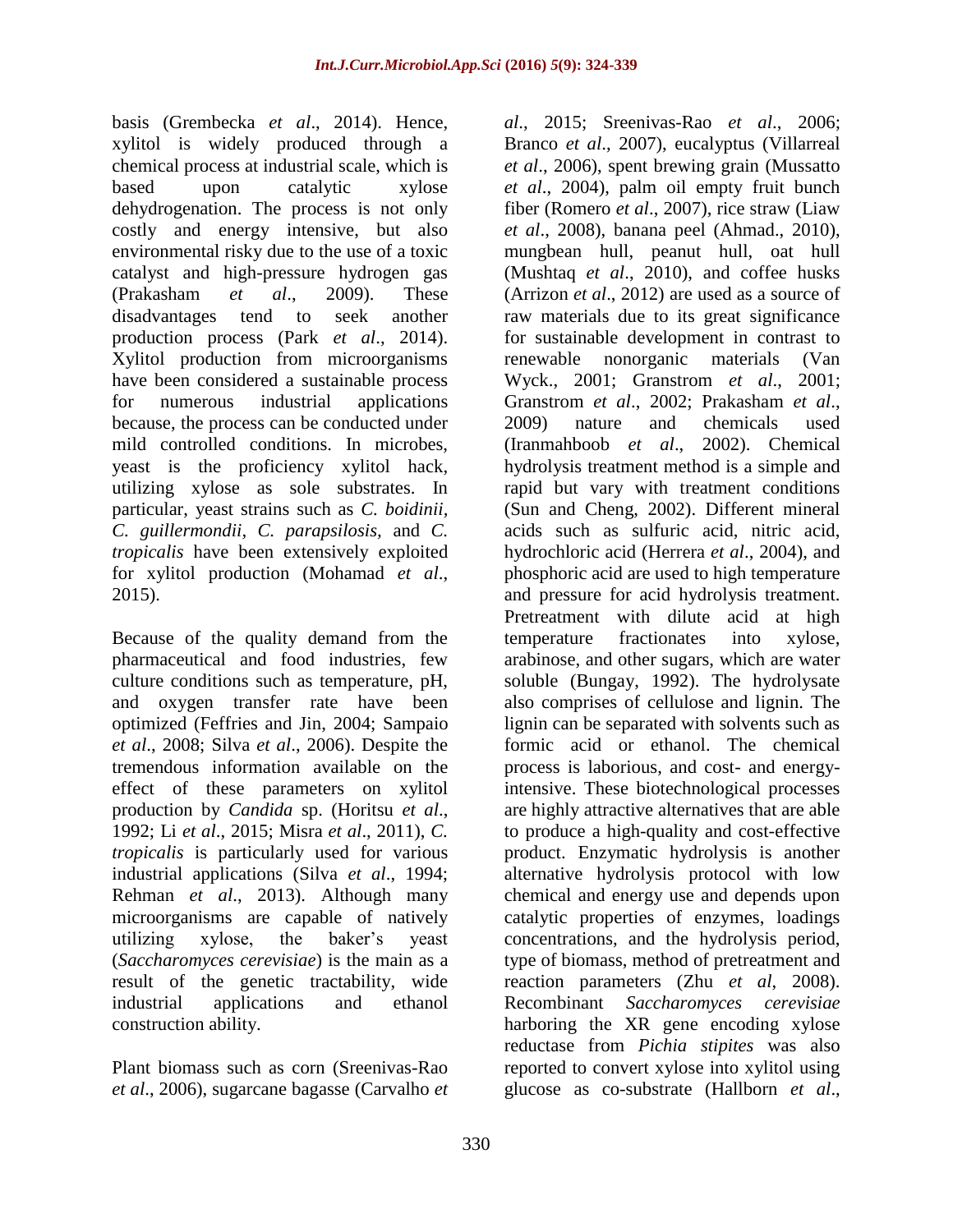1991). Kogji and Ghosalkar (2016) reporteble highest volumetrical (0.28 gL−1 h−1) and specific (34 mgg−1 h−1) xylitol productivities were obtained by *Saccharomyces cerevisiae* strains overexpressing xylose reductase (XR) genes from *Candida tropicalis*, *Pichia stipitis*, *Neurospora crassa*, and an endogenous gene GRE3.

#### **Xylitol Application**

The shelf life, color, and taste of food products are enhanced by using xylitol. The sugar-free chocolate, chewing gum, hard candies, wafer fillings, chocolate, pastilles, and other sweets for diabetics are produced by utilizing xylitol along with other sugar substitutes (Bar, 1991). Chewing gums containing xylitol have been known to show medical applications (Uhari *et al*., 1996; Featherstone *et al*., 1982). Xylitol is slowly absorbed and metabolized inside the body. Consumption of xylitol is associated with several beneficial health effects such as significant reduction in tooth decay, increased bone density, weight loss and stabilization of blood sugar level (Vasilescu, 2011).

The addition of xylitol in bakery products provides the characteristic flavor and color to baked products and proved to be a good substitute in sugar cake. Sometimes, cookies prepared by adding xylitol have brown spotted due to the poor solubility of xylitol in cookie dough, which contained fat. Winkelhausen *et al*., (1997) reported the potential application of xylitol as a lowenergy sweetener in baked products.

Cookies were prepared with 100% xylitol and showed no significant effect on texture and flavor of cookies after long-term storage. However, the cookies containing xylitol showed good taste, color, flavor, and texture (Mushtaq *et al*., 2010). Rusks were prepared by adding xylitol and concluded that texture of the rusks became hard (Ahmad, 2010). Xylitol are added in diets for its beneficial health effect to diabetic patients due to non-cariogenic properties, and non-fermentability. Cough syrups, tonics, and vitamin preparations made by addition of xylitol are non-fermentable and are harmless to the teeth (Feigal *et al*., 1981).

| S. No | <b>Wild Yeasts</b>                | <b>Hemicellulose / Substrate</b>              | Yield $g/L^{-1}$ | Reference                   |
|-------|-----------------------------------|-----------------------------------------------|------------------|-----------------------------|
|       |                                   |                                               | / h              |                             |
|       | Candida guilliermondii FTI 20037  | Sucrose supplementation<br>of sugarcane straw | 0.57             | Hernández et al., 2015      |
|       | Candida tropicalis HDY-02         | Corn cob                                      | 58               | Ling Het al., 2011          |
| 3     | Candida athensensis SB18          | Horticultural waste                           | 0.97             | Zhang et al., 2012          |
| 4     | Candida magnolia                  | Corn cob                                      | 18g              | Tada et al., 2012           |
| 5     | Pichia kudriavzevii HOP-1         | Rice straw                                    |                  |                             |
| 6     | Pichia stiptis                    | Sugarcane bagasse                             | 8.4              | Buaban et al., 2010         |
|       | Debaromyces hansenii              | Sugarcane bagasse                             | 0.28             | Prakash et al., 2015        |
| 8     | Debaryomyces nepalensis NCYC 3413 | Corn Cob                                      | 14.6             | Paidimuddala et al., 2014   |
| 9     | Pachysolen tannophilus            | Olive stones                                  | 0.44             | Saleh et al., 2014          |
| 10    | Kluyveromyces marxianus NIRE-K3   | glucose and xylose                            | 0.88             | Arora <i>et al.</i> , 2015  |
| 11    | Kluyveromyces sp. IIPE453         | Sugarcane bagasse                             | 0.61             | Kumar et al., 2015          |
| 12    | Cyberlindnera galapagoensis       | Sugarcane bagasse                             | 24               | Guamán-Burneo et al<br>2015 |

#### **Table.1** Biotechnological Production of Xylitol from Agro-Industrial Wastes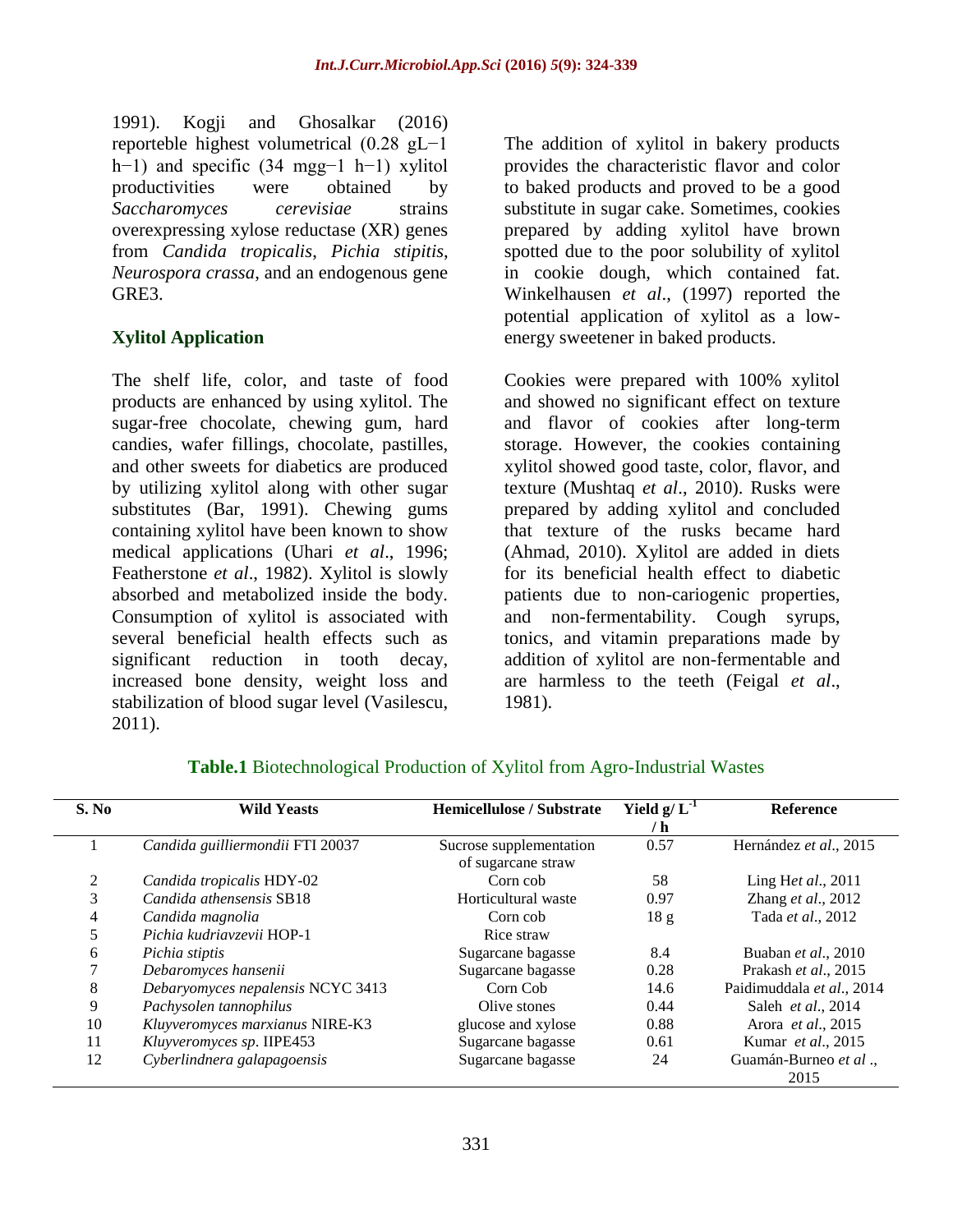



**Fig.2** Xylose assimilation pathways using agricultural waste (Hemicellulose)

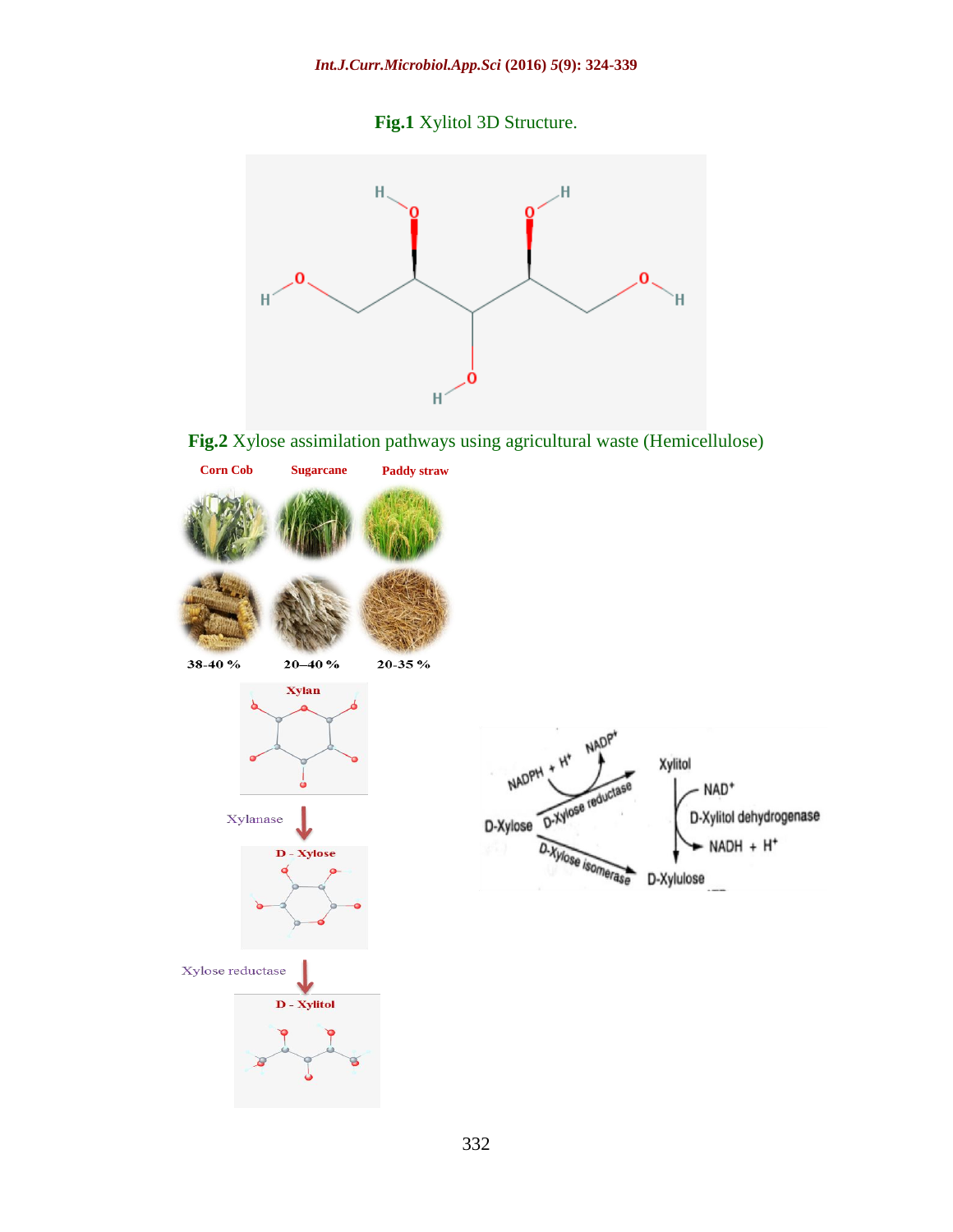

Xylitol shows non-toxicity to the body via all routes of administration and Joint FAO/WHO skilled Committee on Food Additives (JECFA) and also the Scientific Committee for Food (SCF) of the EU have approved it as safe due to its low glycemic effect (Jain and Grover, 2015). There is a little or no outcome on blood glucose for the reason that of incomplete absorption (Schaefer *et al*., 2009). Xylitol is regarded to be an advantage alternate sweetener for diabetic patients, since of controlling glucose stage of blood glucose, decreasing lipid stage, controlling weight and other

well-being advantages (Huttunen *et al*., 1982).

In conclusion, xylitol to be economically viable and eco-friendly, alternative strategies of research was initiated. A focus should be maintained on a common platform of understanding of the hydrolysate material, hydrolysis procedure, microbial performance, bioconversion environment. Downstream processing is one of the essential aspects of development of an integrated technological solution for production of second-generation biorefinery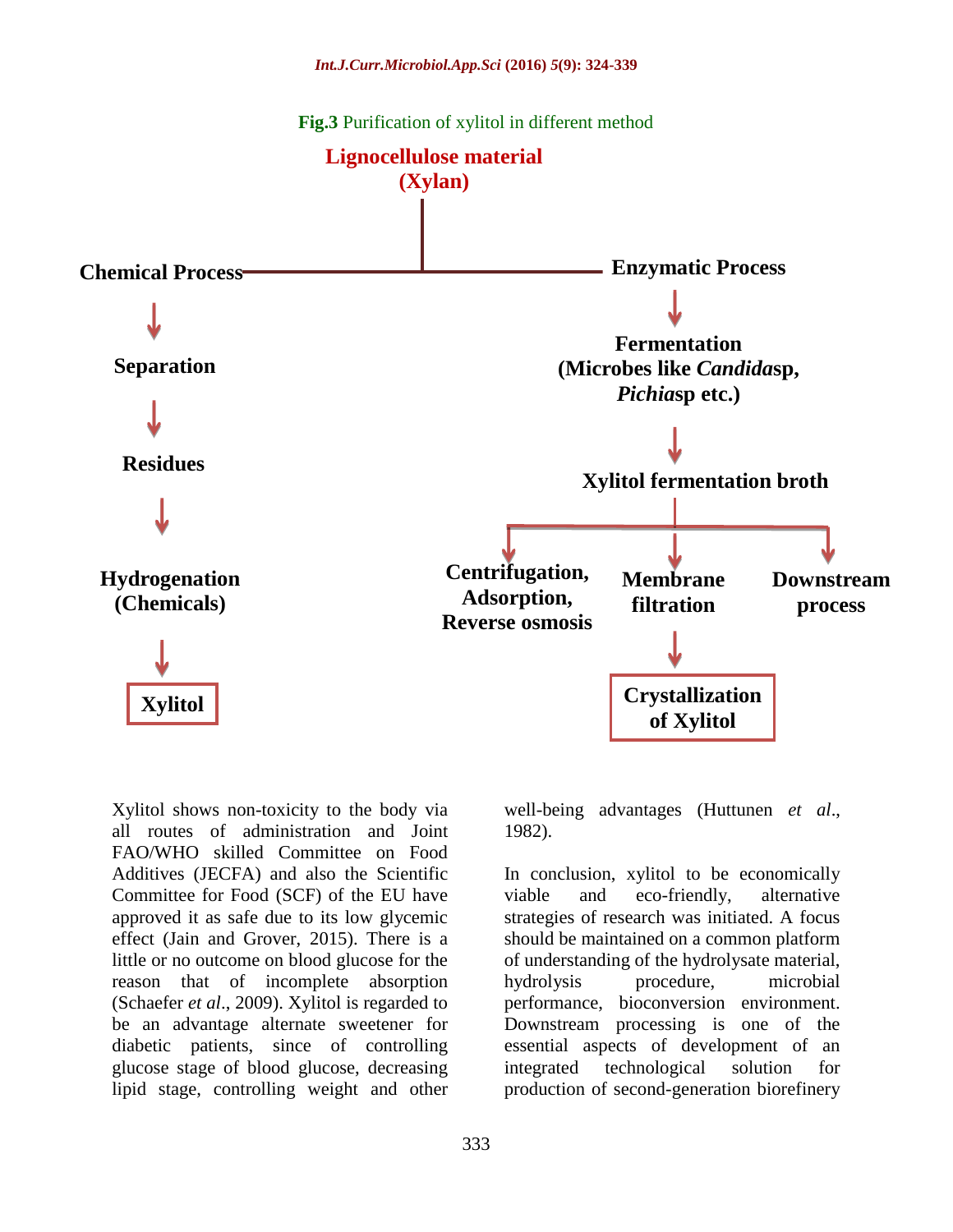products like xylitol via biotechnological process at an economic industrial scale. Prospective of agricultural wastes for the production of xylitol; its utilization in various foods and pharmaceutical and health effects and safety issues have been reviewed. In food and pharmaceutical sectors xylitol is noted worldwide for it's a low calorific value and various potential applications. Xylitol is produced by raw material of xylose as the substrate by chemical hydrogenation or bioconversion with certain microbial species. The chemical process is cost intensive and energy consuming manner. Hemicellulosic xylan can be converted to xylose either by chemical or enzymatic hydrolysis which depends on parameters related to biomass, hydrolysis, and enzyme. Chemical hydrolysis of agricultural biomass produces microbial growth inhibitors which need to be detoxified. Detoxification of hydrolysate can be carried out by physical, chemical, and biological methods. However, the combination of all these strategies is most suitable and cost effective approach. Much research has been carried out to find xyloseconsuming species and has concluded that Candida species are the best xylitol producer. Microbial production of xylitol is influenced by various process parameters like pH and temperature. Several studies have investigated the optimization of xylitol production using free or immobilized cells in batch or in continuous fermentation conditions using different reactor configurations. Considering the limitation of microbial conversion of xylose to xylitol, especially with the use of the necessary high dilution rates and residence time, it is important to focus on the increase of xylose reductase-dependent enzymatic bioconversion of xylose from hemicellulosic hydrolysate. Xylitol is a promising sweetener that can be successfully utilized in the food industry for example confectionery,

dairy, bakery products and even for in cough syrups, for diabetics and health aware people.

#### **Acknowledgement**

We would like to thank Department of Biotechnology, India (Indo-Spain Collaborative project, Ref. No. BT/IN/Spain/19/PA/2013) for financial assistance.

# **References**

- Ahmad, F. 2010. Preparation and evaluation of xylitol from dried banana peels and its utilization in rusks. M.Sc Thesis. National Institute of Food Science and Technology, University of Agriculture Faisalabad, Pakistan.
- AnHernandez1, A.F., Costa, I.A.L., Almeida, M.D.G. 2015. Integration of firstgeneration ethanol with biotechnological production of xylitol: A preliminary study on the impact of sucrose supplementation of sugarcane straw hemicellulosic hydrolysate; Conference April 27 - 30, San Diego, CA.
- Arora, R., Behera, S., Sharma, N.K., Kumar, S. 2015. A new search for thermotolerant yeasts, its characterization and optimization using response surface methodology for ethanol production. *Front Microbiol*., http://dx.doi.org/10.3389/fmicb.2015.008 89.
- Arrizon, J., Mateos, J.C., Sandoval, G., Aguilar, B., Solis, J., Aguilar, M.G. 2012. Bioethanol and xylitol production from different lignocellulosic hydrol-ysates by sequential fermentation. *J. Food Process Eng*., 35: 437–54.
- Bar, A. 1991. Xylitol. In: Alternative Sweetener. Nabors LO, Gelardi RC, Eds. Hong-Kong: *Marcel Dekker Inc*., 349–79.
- Barbosa, M.F.S., De Medeiros, M.B., De Manchilha, I.M., Schneider, H., Lee, H. 1988. Screening of yeasts forproduction of xylitol from D-xylose and some factors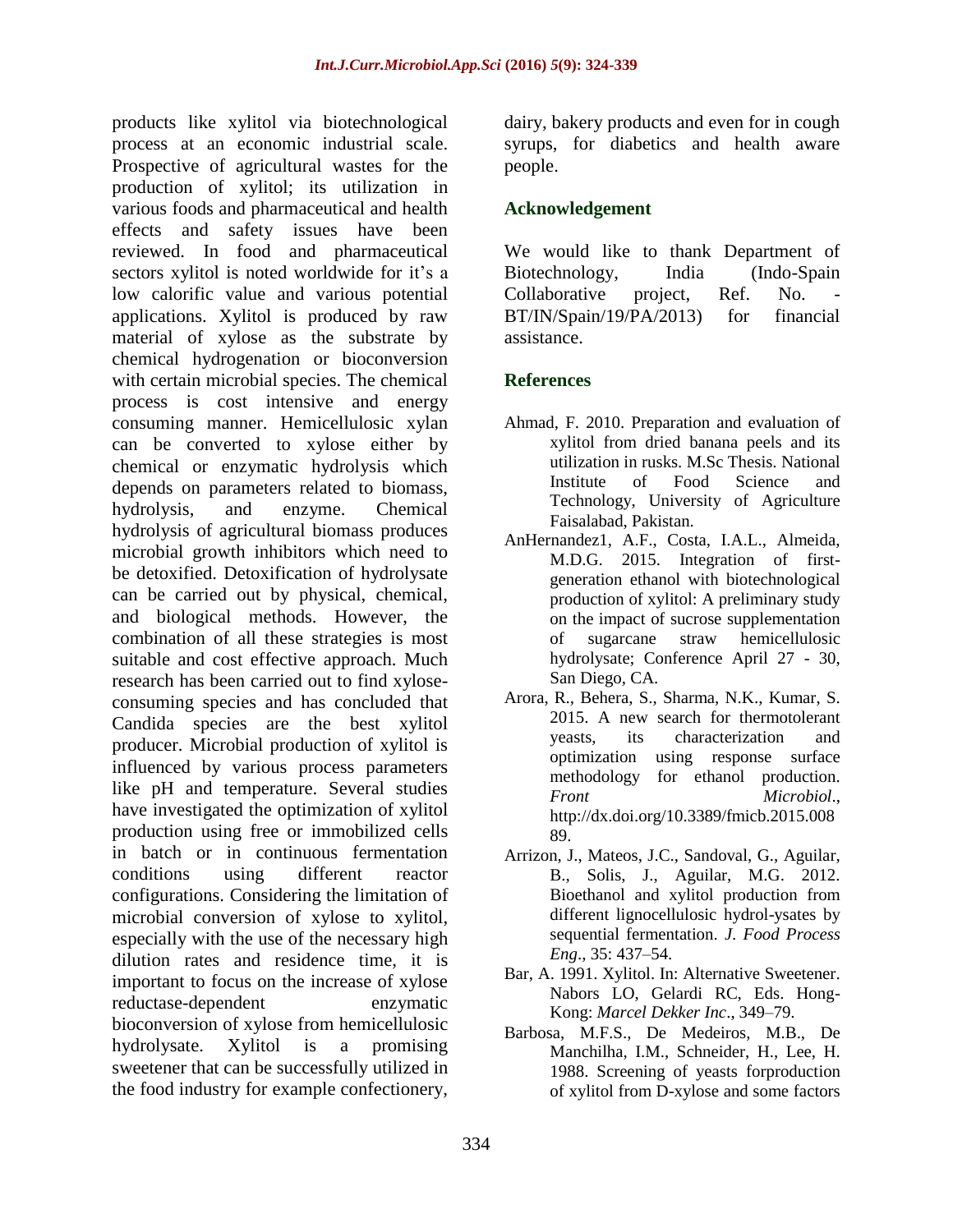which affect xylitol yield in *Candida guilliermondii*. *Ind. Microbiol*., 3: 241-51.

- Branco, R.F., Santos, J.C., Murakami, L.Y., Mussatto, S.I., Dragone, G., Silva, S.S. 2007. Xylitol production in a bubble column bioreactor: Influence of the aeration rate and immobilized system concentration. *Process Biochem*., 42: 258-62.
- Buaban, B., Inoue, H., Yano, S., *et al.* 2010. Bioethanol production from ball milled bagasse using an on-site produced fungal enzyme cocktail and xylose-fermenting *Pichia stipitis*. *J. Biosci. Bioeng*., 110(1): 18–25.
- Bungay, H. 1992. Product opportunities for biomass refining. *Enzyme Microbial Technol.*, 14: 501–7.
- Cao, N.J., Tang, R., Gong, C. S., *et al*. 1994. The effect of cell density onthe production of xylitol from D-Xylose by yeast. *Appl. Environ. Microbiol*., 45(46): 515-19.
- Carvalho, W., Santos, J.C., Canilha, L., *et al*. 2005. A study on xylitol production from sugarcane bagasse hemicellulosic hydrolysate by Ca alginate entrapped cells in a stirred tank reactor. *Process Biochem*., 39: 2135–41.
- Cheng, K.K., Zhang, J.A., Ling HZ., *et al*. 2009. Optimization of pH and acetic acid concentration for bioconversion of hemicellulose from corncobs to xylitol by *Candida tropicalis*. *Biochem. Eng. J*., 43: 203–07.
- Cletus, P. Kurtzman. 2003. Phylogenetic circumscription of *Saccharomyces, Kluyveromyces* and other members of the Saccharomycetaceae, and the proposal of the new genera *Lachancea, Nakaseomyces, Naumovia, Vanderwaltozyma* and *Zygotorulaspora. FEMS Yeast Res*., 4: 233-45.
- Da Silva, S.S., Afschar, A.S. 1994. Microbial production of xylitol from D-xylose using *Candida tropicalis*. *Bioprocess Eng*., 11: 129–34.
- Da Silva, S.S., Afschar, AS. 1994. Microbial production of xylitol from D-xylose using *Candida tropicalis. Bioprocess Eng*., 11: 129–34.
- Dahiya, J.S. 1991. Xylitol production by *Petromyces albertensis* grown on medium containing d-xylose. *Can. J. Microbiol*., 37: 14-18.
- El-Batal, A., Khalaf, S. 2004. Xylitol Production from corn cobs hemicellulosic hydrolysate by *Candida tropicalis* immobilized cells in hydrogel copolymer carrier. *Int. J. Agric. Biol*., 6: 1066–73.
- Eric Young, Sun-Mi Lee, Hal Alper. Optimizing pentose utilization in yeast: the need for novel tools and approaches. *Biotechnol. Biofuel*., 3(24): 1-12.
- Featherstone, J.D.B., Cutress, T.W., Rodgers, B.E., Dennison, P.J. 1982. Remineralization of artificial caries-like lesions in vivo by a self-administered mouthrinse or paste. *Caries Res.*, 16: 235–42.
- Feffries, T.W., Jin, Y.S. 2004. Metabolic engineering for improved fermentation of pentoses by yeasts. *Appl. Microbiol. Biotechnol*., 63: 495–509.
- Feigal, R.J., Jensen, ME., Mensing. C.A. 1981. Dental caries potential of liquid medications. *Pediatrics*, 68: 416–19.
- Fond. O., Jansen, N.B., Tsao, G.T. 1985. A model of acetic acid and 2,3-butanediol inhibition of the growth and metabolism of *Klebsiella oxytoca*. *Biotechnol. Lett*., 7: 727–32.
- Fredlund, E., Druvefors, U., Boysen, E.M., Lingsten, K., Schnurer, J. 2002. Physiological characteristics of the biocontrol yeast *Pichia anomala* J121. *FEMS Yeast Res*., 2: 395–402.
- Ghindea, R., Csutak, O., Stoica, I., AnamariaTanase, Vassu, T. 2010. Production of xylitol by yeasts. *Rom Biotech Let.,* 15: 3.
- Granstrom, T., Ojamo, H., Leisola, M. 2001. Chemostat study of xylitol production by *Candida guilliermondii. Appl. Microbiol. Biotechnol.,* 55: 36–42.
- Granstrom, T., Wu, X., Airaksinen, U., Leisola, M. 2002. *Candida guilliermondii* grows on rare pentoses - implications on production of pure xylitol. *Biotech Lett*., 24: 507–10.
- Grembecka, M., Lebiedzińska, A., Szefer, P. 2014. Simultaneous separation and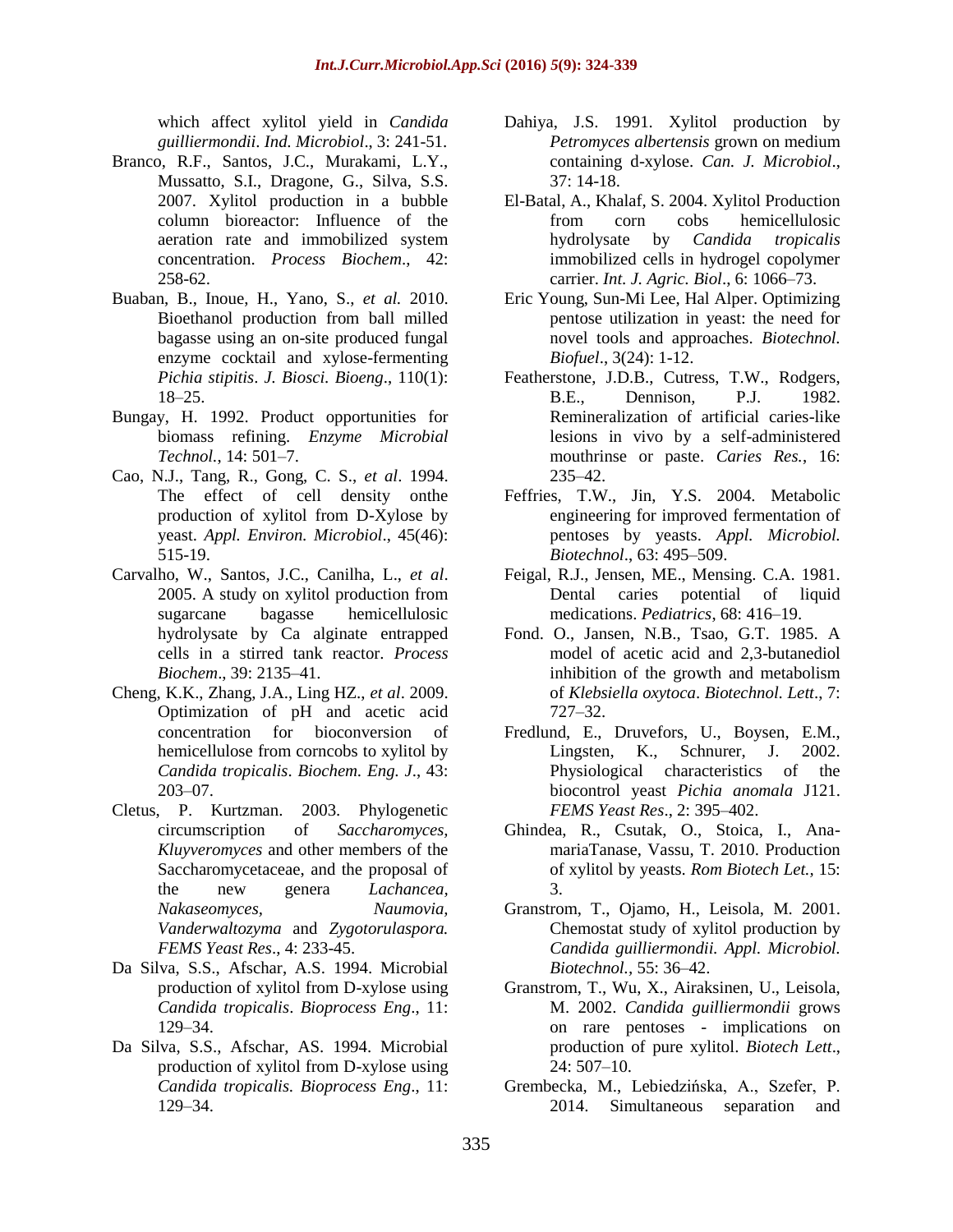determination of erythritol, xylitol, sorbitol, mannitol, maltitol, fructose, glucose, sucrose and maltose in food products by high performance liquid chromatography coupled to charged aerosol detector. *Microchem. J*., 117: 77– 82.

- Guamán-Burneo, M.C., Dussán, K.J., Cadete, R.M, *et al.* 2015. Xylitol production by yeasts isolated from rotting wood in the Galápagos Islands, Ecuador, and description of *Cyberlindnera galapagoensis*f.a., sp. nov. *A Van Leeuw J. Microb*., 108 (4): 919-31.
- Gupta, C., Prakash, D., Gupta, S.S., Goya, S. 2012. Role of low calorie sweeteners in maintaining dental health. *Middle East J. Sci. Res*., 11(3): 342-46.
- Gurpilhares, D.B., Hasmann, F.A., Pessoa, A.J., Roberto, I.C. 2008. The behavior of key enzymes of xylose metabolism on the xylitol production by *Candida guilliermondii* grown in hemicellulosic hydrolysate. *J. Ind. Microbiol. Biotechnol*., 36(1): 87-93.
- Gyan Prakash, A.J., Varma Asmita Prabhune., Yogesh Shouche., Mala Rao. 2010. Microbial production of xylitol from dxylose and sugarcane bagasse hemicellulose using newly isolated thermotolerant yeast *Debaryomyces hansenii*. *Bioresour. Technol*., 102(3): 3304-8.
- Hallborn, J., Walfridsson, M., Airaksinen, U, *et al.* 1991. Xylitol production by recombinant *Saccharomyces cerevisiae*. *Biotechnol*., 9: 1090-95.
- Herrera, A., Tellez-Luis, S.J., Gonzalez-Cabriales, J.J., Ramirez, J.A., Vazquez, M. 2004. Effect of the hydrochloric acid concentration and time on the hydrolysis of sorghum straw at atmospheric pressure. *J. Food Eng*., 63: 103–9.
- Hong, J., Yang, H., Zhang, K., Liu, C., Zou, S., Zhang M. 2014. Development of a cellulolytic *Saccharomyces cerevisiae* strain with enhanced cellobiohydrolase activity. *World J. Microbiol. Biotechnol*., 30: 2985-93.
- Horeckar, B.L. 1962. Pentose metabolism in bacteria. New York: Whiley pp.19.
- Horitsu, H., Yahashi, Y., Takamizawa, K., *et al*. 1992. Production of xylitol from D-xylose by *Candida tropicalis*: Optimization of production rate. *Biotechnol Bioeng*., 40: 1085–91.
- Huttunen, J.K., Aro, A., Pelkonen, R., Puomio, M., Siltanen, I., Akerblom, H.K. 1982. Dietary therapy in Diabetes Mellitus. *Acta Medica Scandinavica*., 211 (6): 469–75.
- Iranmahboob, J., Nadim, F., Monemi, S. 2002. Optimizing acid hydrolysis: A critical step for production of ethanol from mixed wood chips. *Biomass Bioenerg*., 22: 401– 04.
- Jain, T., Grover, K. 2015. Sweeteners in Human Nutrition. *Int. J. Health Sci. Res*., 5(5): 439-51.
- Jeffries, T.W., Kurtzman, C.P. 1994. Taxonomy of xylose-fermenting yeasts. *Enz. Microb. Technol*., 6: 922-32.
- Kavsceek, M., Strazar, M., Curk, T., Natter, KK., Petrovic, U. 2015. Yeast as a cell factory: current state and perspectives. *Microb. Cell Fact*., 14 (94): 1-10.
- Kim, S.Y., Kim, J.H., Oh, D.K. 1998. Effect of redox potential on xylitol production by *Candida tropicalis*. *Food Sci. Biotechnol*., 7: 282-85.
- Kogje, A., Ghosalka, 2016. A. Xylitol production by Saccharomyces cerevisiae overexpressing different xylose reductases using non-detoxified hemicellulosic hydrolysate of corncob. *3 Biotech.*, 6: 127.
- Kuhad, R.C., Singh, A. 1993. Lignocellulose biotechnology: current and future prospects. *Crit. Rev. Biotechnol*., 13: 151–72.
- Kumar, S., Dheeran, P., Singh, S.P., Mishra, I.M., Adhikari, D.K. 2015. Bioprocessing of bagasse hydrolysate for ethanol and xylitol production using thermotolerant yeast. *Bioprocess Biosyst Eng*., 38(1): 39- 47.
- Li, Z., Guo, X., Feng, X., Li, C. 2015. An environment friendly and efficient process for xylitol bioconversion from enzymatic corncob hydrolysate by adapted *Candida tropicalis. Chem. Eng. J*., 263: 249–56.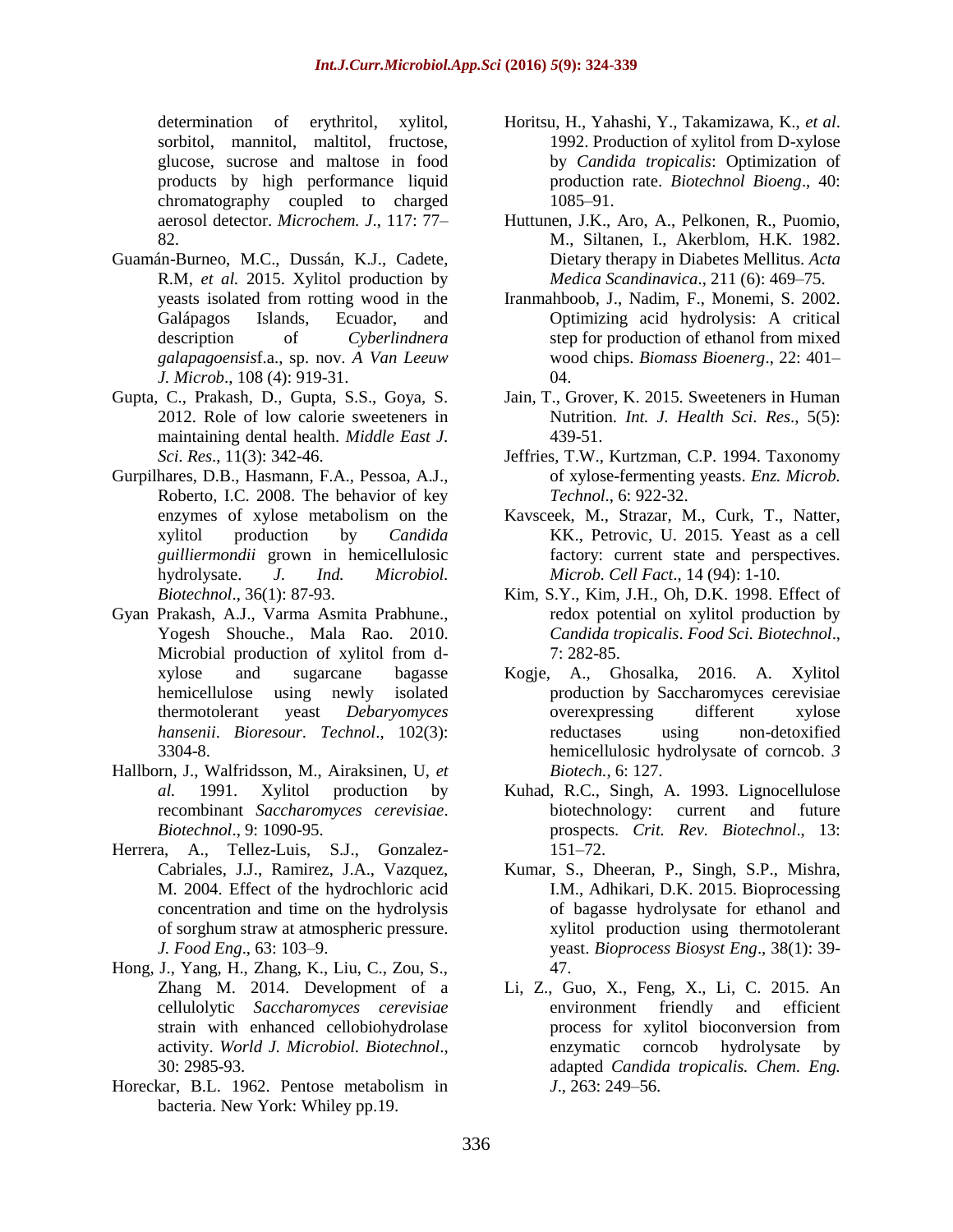- Liang, Y., Si, T., Ang, EL., Zhao, H. 2014. An engineered penta-functional minicellulosome for simultaneous saccharification and ethanol fermentation in *Saccharomyces cerevisiae*. *Appl. Environ. Microbiol*., 80: 6677-84.
- Liaw, W.C., Chen, C.S., Chang, W.S., Chen, K.P. 2008. Xylitol production from rice straw hemicellulose hydrolyzate by poly acrylichydro gel thin films with immobilized *Candida subtropicalis* WF79. *J. Biosci. Bioeng*., 105: 97–105.
- Ling, H., Cheng, K., Ge, J., Ping, W. 2011. Statistical optimization of xylitol production from corncob hemicellulose hydrolysate by *Candida tropicalis* HDY-02. N*ew Biotechnol*., 28(6): 673–78.
- Lu, J., Larry, B., Gong, C.S., Tsao, G.T. 1995. Effect of nitrogen sources on xylitol production from D-xylose by *Candida* Sp.L-102. *Biotech. Lett*., 17: 167-70.
- Lu, J., Tsai, L.B., Gong, C.S., Tsao, G.T. 1995. Effect of nitrogen sourceson xylitol production from D-xylose by *Candida* sp. L-102. *Biotechnol. Lett*., 17:67–170.
- Mäkinen, K.K. 1978. Xylitol in dietetics and medicine. Chapter. Biochemical principles of the use of Xylitol in medicine and nutrition with special consideration of dental aspects. *Experientia Suppl*., 30: 63-98.
- Mäkinen, K.K. 1989. Latest dental studies on xylitol and mechanism of action of xylitol in caries limitation. In "Progress in Sweeteners" Grenby TH ed. Elsevier, London.
- Meinander, N., Hahn-Hagerdal, B., Linko, M., Linko, P., Ojamo, H. 1994. Fed-batch xylitol production with recombinant XYL-I-expressing *Saccharomyces cerevisiae* using ethanol as a co-substrate. *Appl. Microbiol. Biotechnol*., 42: 334-39.
- Misra, S., Gupta, P., Raghuwanshi, S., Dutt, K., Saxena, R.K. 2011. Comparative study on different strategies involved for xylitol purification from culture media fermented by *Candida tropicalis. Sep. Purif. Technol*., 78: 266–73.
- Mohamad, N.L., Mustapa Kamal, S.M., Mokhtar, M.N. 2015. Xylitol biological

production: A review of recent studies. *Food Rev. Intl.*, 31: 74–89.

- Morimoto, S., Matsuo, M., Azuma. K., Sinskey, A.J. 1986. Purification and properties of d-xylose reductase from *Pachysolen tannophilus*. *J. Ferment Technol*., 64: 219-25.
- Mushtaq, Z., Rehman, S., Zahoor, T., Jamil, A. Impact of xylitol replacement on phsiochemical, sensory and microbiological quality of cookies. *Pakistan J. Nutr*., 9:605–10.
- Mussatto, S.I., Roberto, I.C. 2004. Alternatives for detoxification of diluted acid lignocellulosic hydrolysates for use in fermentative processes: a review. *Bioresour. Technol*., 93: 1-10.
- Nigam, P., Singh, D. 1995. Process for fermentative production of xylitol- a sugar substitute. *Process Biochem*., 30: 117-24.
- Paidimuddala, B., Gummadi, S.N. 2014. Bioconversion of non-detoxified hemicellulose hydrolysates to xylitol by halotolerant yeast *Debaryomyces nepalensis* NCYC 3413. *J*. *Microb. Biochem. Technol.,* 6(6): 327-33.
- Palnitkar, S., Lachke, A. 1992. Effect of nitrogen sources on oxidoreductive enzymes and ethanol production during D-xylose fermentation using *Candida shehatae*, *Can. J. Microbiol*., 38(3): 358- 60.
- Parajo, J.C., Dominguez, H., Dominguez, J.M. 1998. Biotechnological production of xylitol. Part1: Interest of xylitol and fundamentals of its biosynthesis. *Bioresour Technol*., 65(3): 191-201.
- Park, Y.C., Kim, S.K., Seo, J.H. 2014. Recent advances for microbial production of xylitol. In bioprocessing of renewable resources to commodity bioproducts; Bisaria, V.S., Kondo, A., Eds. John Wiley & Sons, Inc. Chichester, UK, 497–18.
- Pfeifer, M.J., Silva, S.S., Felipe, M.G.A., Roberto, I.C., Mancilha, I.M. 1996. Effect of culture conditions on xylitol production by *Candida guilliermondii* FTI 20037. *Appl. Biochem. Biotechnol.,*  58: 423–30.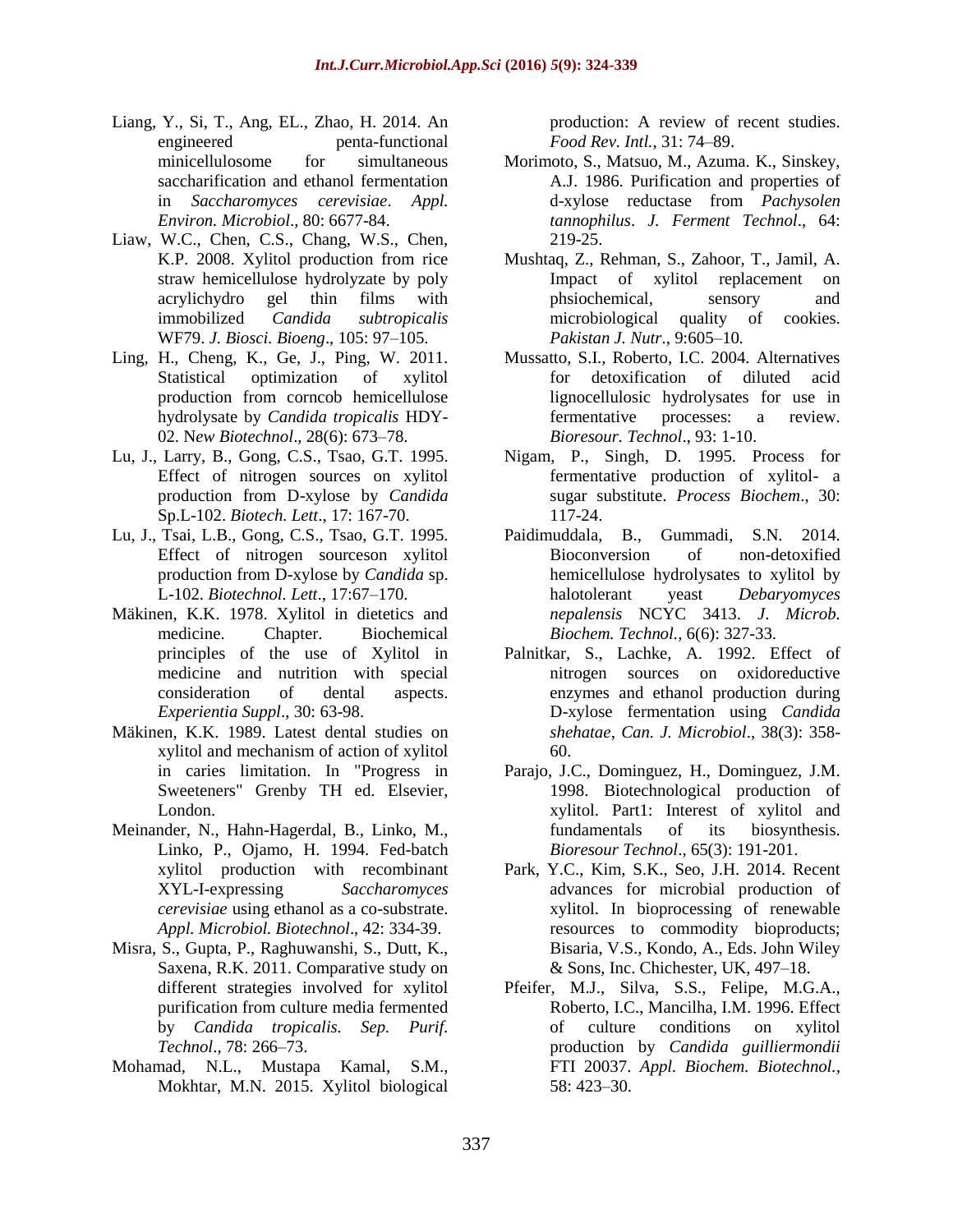- Prakasham, R.S., Rao, R.S., Hobbs, P.J. 2009. Current trends in biotechnology production of xylitol and future prospects. *Curr. Trends Biotechnol. Pharm*., 3: 8– 36.
- Rahman, S.H.A., Choudhury, J.P., Ahmad, A.L., Kamaruddin, A.H. 2007. Optimization studies on acid hydrolysis of oil palm empty fruit bunch fiber for production of xylose. *Bioresour. Technol*., 98: 554-59.
- Rehman, S., Nadeem, M., Ahmad, F., Mushtaq, Z. 2013. Biotechnological production of xylitol from banana peel and its impact on physicochemical properties of rusks. *J. Agric. Sci. Technol*., 15: 747–56.
- Richard, P., Toivari, MH., Penttilä, M. 1999. Evidence that the gene YLR070c of *Saccharomyces cerevisiae* encodes a xylitol dehydrogenase. *FEBS Lett*., 457: 135-38.
- Roberto, I.C., Sato, S., De Mancilha, I.M., Taqueda, M.E.S. 1995. Influence of media composition on xylitol fermentation by *Candida guilliermondii* using response surface methodology. *Biotechnol. Lett*., 17: 1223–28.
- Rodrigues, D.C.G.A., Silva, S.S., Prata, M.R., Felipe, M.G.A. 1998. Biotechnological production of xylitol from agricultural residues evaluation bioprocess. *Appl Biochem. Biotechnol*., 72: 869–75.
- Romero, I., S´anchez, S., Moya, M., Castro, E,, Ruiz, E,, Bravo, V. 2007. Fermentation of olive tree pruning acid hydrolysates by *Pachysolen tannophilus*. *Biochem. Eng. J*., 36: 108–15.
- Roseiro, J.C., Peito, M.A., Girio, F.M., Amaral-Collaco, M.T. 1991. The effects of oxygen transfer coefficient and substrate concentration on the xylose fermentation by *Debaryomyces hansenii*. *Arch. Microbiol*., 156: 484-90.
- Saha BC. 2003. Hemicellulose bioconversion. *J. Ind. Microbiol. Biotechnol*., 30: 279–91.
- Saleh, M., Cuevas, M., Juan, F., Sanchez, G.S. 2014. Valorization of olive stones for xylitol and ethanol production from dilute acid pretreatment via enzymatic hydrolysis and fermentation by *Pachysolen tannophilus. Biochem. Eng.* J., 15: 286–93.
- Sampaio, F.C., Chaves-Alves, V.M., Converti, A., LopesPassos, F.M., Cavalcante Cohelo, J.L. 2008. Influences of cultivation conditions on xylose-to-xylitol bioconversion by a new isolate of *Debaryomyces hanseii*. *Bioresour. Technol*., 99: 502–08.
- Santos, J.C., Converti, A., Carvalho, W., Mussatto, S.I., Silva, S.S. 1995. Influence of aeration rate and carrier concentration on xylitol production from sugarcane bagasse hydrolyzate in immobilized-cell fluidized bed reactor. *Process Biochem*., 40: 113-18.
- Schaefer, E.J., Gleason, J.A., Dansinger, M.L. 2009. Dietary fructose and glucose differentially affect lipid and glucose homeostasis. *J. Nutr*., 139(6): 1257S– 62S.
- Silva, C.J.S.M., Mussatto, S.I., Roberto, I.C. 2006. Study of xylitol production by *Candida guilliermondii* on a bench reactor. *J. Food Eng*., 75: 115–19.
- Slininger, P.J., Bolen, P.L., Kurtzman, C.P. 1987. *Pachysolen tannophilus*: properties and process consideration for ethanol production from D-xylose. *Enzyme Microb. Technol*., 1987; 9: 5 – 15.
- Sreenivas Rao, R., Prakasham, R.S., Krishna Prasad, K., Rajesham. S., Sharma, P.N., Venkateswar Rao, L. 2004. Xylitol production by *Candida* sp.: parameter optimization using Taguchi approach. *Process Biochem*., 39: 951-56.
- Sreenivas-Rao, R., Pavana-Jyothi, N., Prakasham, R., Sarma, P., Venkateswar-Rao, L. 2006. Xylitol production from corn fiber and sugarcane bagasse hydrolysates by *Candida tropicalis*. *Biores. Technol*., 97:1974-78.
- Sun, Y., Cheng, J. 2002. Hydrolysis of lignocellulosic materials for ethanol production: a review. *Bioresour. Technol.*, 83: 1–11.
- Syal, P., Vohra, A. 2013. Probiotic potential of yeast isolated from traditional Indian fermented foods. *Int. J. Microbiol. Res.,* 5(2): 390-98.
- Tada, K., Kanno, T., Horiuchi, J. 2012. Enhanced production of bioxylitol from